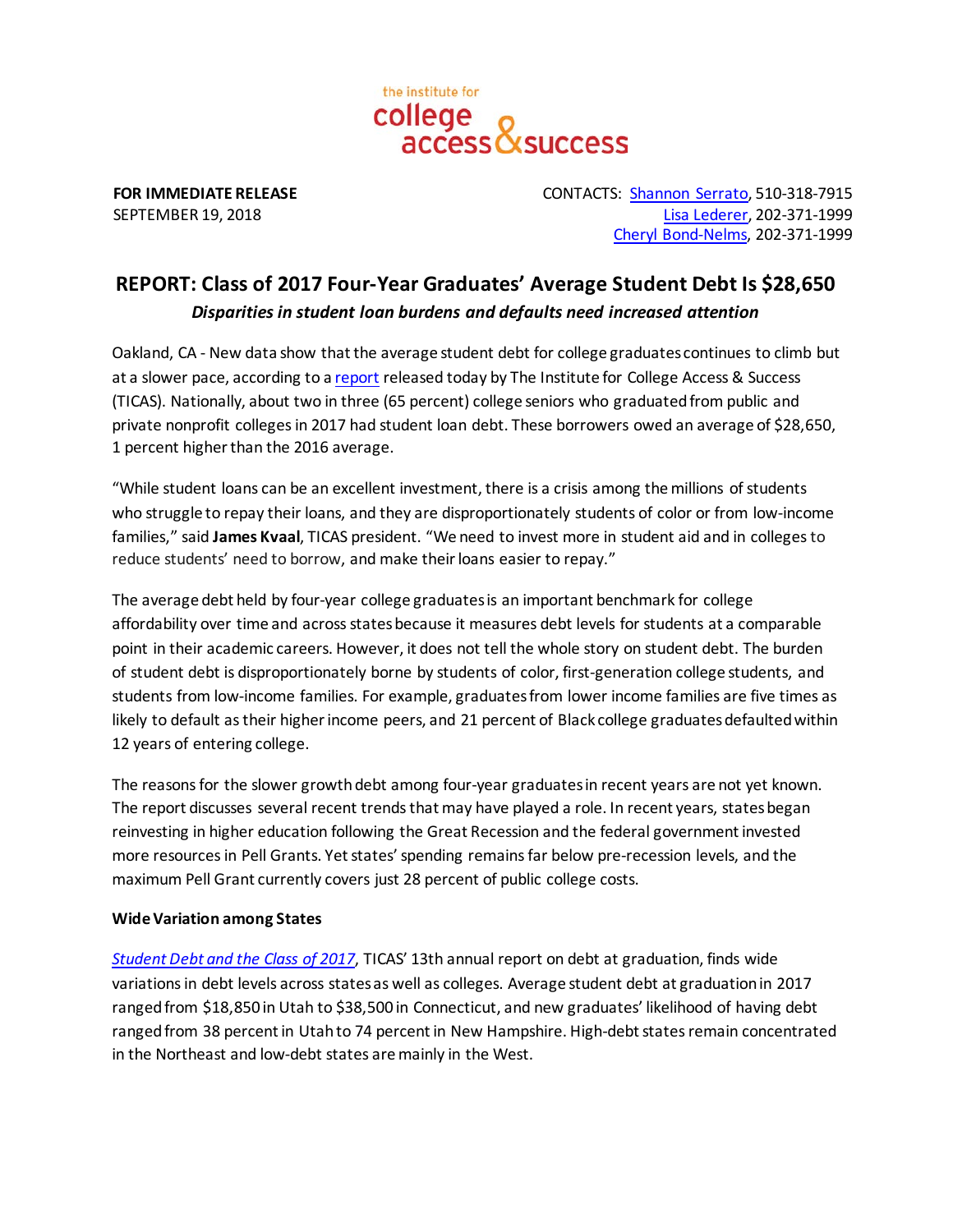| <b>HIGH-DEBT STATES</b> |          |
|-------------------------|----------|
| Connecticut             | \$38,510 |
| Pennsylvania            | \$36,854 |
| Rhode Island            | \$36,250 |
| New Hampshire           | \$34,415 |
| Delaware                | \$34,144 |
| New Jersey              | \$32,247 |
| Massachusetts           | \$32,065 |
| Alabama                 | \$31,899 |
| Minnesota               | \$31,734 |
| Maine                   | \$31,364 |

| <b>LOW-DEBT STATES</b> |          |
|------------------------|----------|
| Utah                   | \$18,838 |
| New Mexico             | \$21,237 |
| Nevada                 | \$22,064 |
| Wyoming                | \$22,254 |
| California             | \$22,785 |
| Washington             | \$23,936 |
| Arizona                | \$23,967 |
| Florida                | \$24,041 |
| Hawaii                 | \$25,125 |
| Tennessee              | \$25,252 |

### **Vulnerable Groups of Students Bearing Disproportionate Burden**

"State and national averages mask important differences in who carries debt and whether they can repay it," said **Diane Cheng**, research director at TICAS and a coauthor of the report. "It's clear we need to do far more to protect the most vulnerable students. A college degree is a powerful tool for social mobility, but unaffordable student debt can hold borrowers back."

The report also highlights the need for increased efforts to ensure that vulnerable students are not being disproportionately burdened by debt. According to the report:

- More than eight in 10 Pell Grant recipients who earned bachelor's degrees had student debt, and their average debt was \$4,500 more than their higher income peers. Most Pell Grant recipients have family incomes of \$40,000 or less.
- Additionally, Pell Grant recipients with bachelor's degrees were more than five times as likely to default within 12 years as their higher income peers (11 percent versus 2 percent).
- More than one in five (21 percent) Black bachelor's degree recipients defaulted within 12 years of entering college, a much higher rate than their white (3 percent) and Hispanic (8 percent) peers.
- First-generation bachelor's degree recipients were more than twice as likely to default within 12 years than students whose parents had attended college (10 percent versus 4 percent).
- The report's data do not include for-profit colleges because too few of them report the necessary data, but borrowers who attended for-profit colleges face particular challenges with student loan repayment. For example, three in 10 (30 percent) bachelor's degree recipients who started at forprofit colleges defaulted on their federal student loans within 12 years of entering college, seven times the rate of those who started at public colleges (4 percent) and six times the rate of those who started at nonprofit colleges (5 percent).

### **Policy Recommendations**

With far too many Americans continuing to shoulder burdensome student debt, the report puts forward a series of policy recommendations for the federal government, states, and colleges. Among those: the federal government should increase and strengthen Pell Grants and make new investments that supplement – not supplant – state funding for public higher education. States should shift merit-based aid to need-based aid, improve data systems, and adopt a Student Loan Borrower Bill of Rights. Colleges